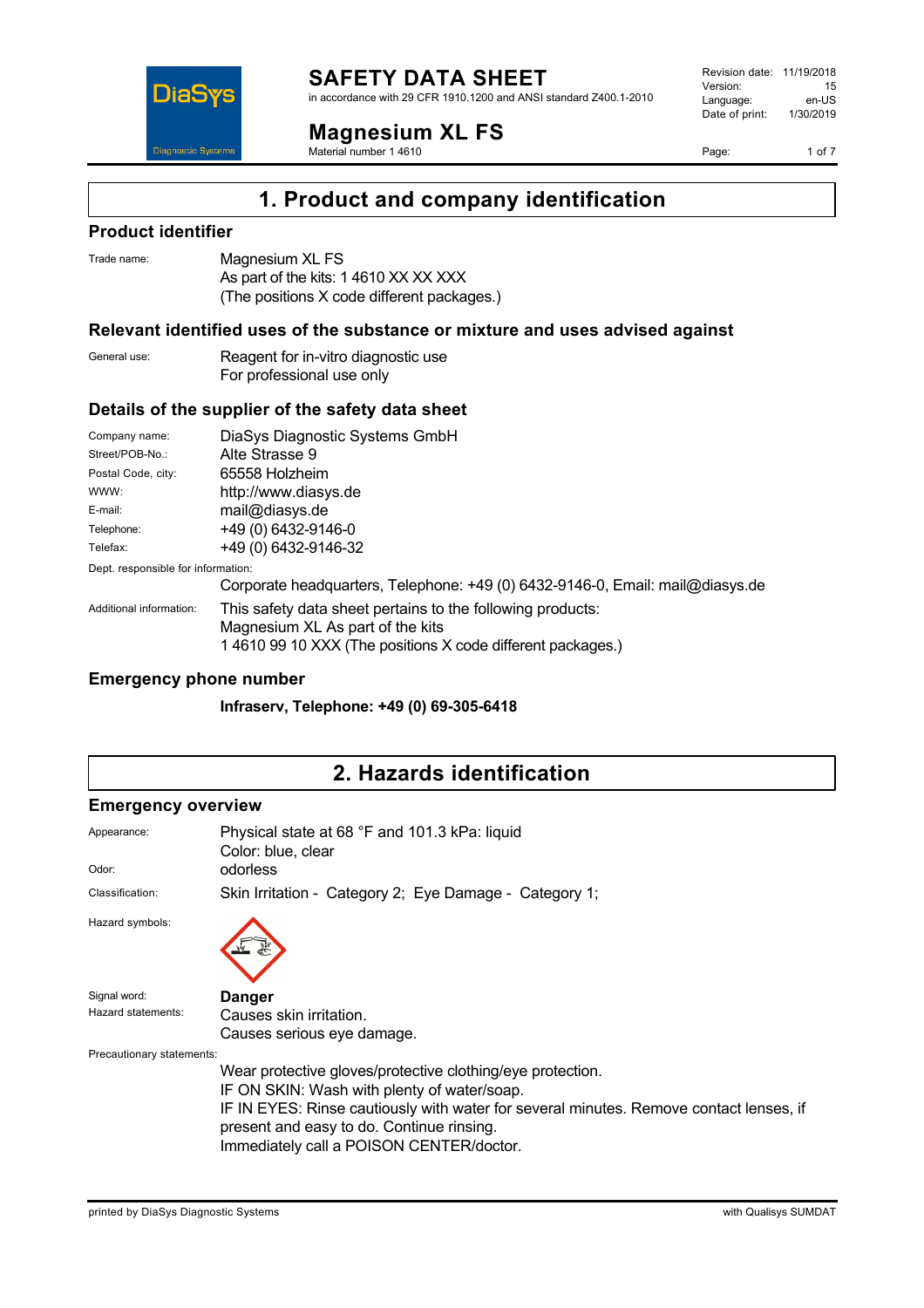in accordance with 29 CFR 1910.1200 and ANSI standard Z400.1-2010



**Magnesium XL FS**

Material number 1 4610

### **Regulatory status**

DiaS

This material is considered hazardous by the U.S. OSHA Hazard Communication Standard (29 CFR 1910.1200) and SIMDUT in Canada.

### **Hazards not otherwise classified**

see section 11: Toxicological information

# **3. Composition / Information on ingredients**

Chemical characterization: Aqueous solution

Relevant ingredients:

| CAS No.                | Designation            | Content | Classification                                                                                                                                                                                                                                                        |
|------------------------|------------------------|---------|-----------------------------------------------------------------------------------------------------------------------------------------------------------------------------------------------------------------------------------------------------------------------|
| <b>CAS</b><br>141-43-5 | Ethanolamine $1 - 5\%$ |         | Acute Toxicity - oral - Category 4. Acute Toxicity -<br>dermal - Category 4. Acute Toxicity - inhalative -<br>Category 4. Skin Corrosion - Category 1B.<br>Specific Target Organ Toxicity (Single Exposure) -<br>Category 3. Aquatic toxicity - chronic - Category 3. |

|                         | 4. First aid measures                                                                                                                                                                                                                      |
|-------------------------|--------------------------------------------------------------------------------------------------------------------------------------------------------------------------------------------------------------------------------------------|
| General information:    | First aider: Pay attention to self-protection!<br>If medical advice is needed, have product container or label at hand.<br>Take off contaminated clothing and wash it before reuse.                                                        |
| In case of inhalation:  | Provide fresh air. Seek medical treatment in case of troubles.                                                                                                                                                                             |
| Following skin contact: | After contact with skin, wash immediately with plenty of water. In case of skin irritation,<br>consult a physician.                                                                                                                        |
| After eye contact:      | Immediately flush eyes with plenty of flowing water for 10 to 15 minutes holding eyelids<br>apart. Remove contact lenses, if present and easy to do. Continue rinsing. Subsequently<br>seek the immediate attention of an ophthalmologist. |
| After swallowing:       | Rinse mouth immediately and drink plenty of water. Do not induce vomiting. Never give<br>anything by mouth to an unconscious person. Seek medical attention.                                                                               |
|                         | Most important symptoms/effects, acute and delayed                                                                                                                                                                                         |

Causes skin irritation. Causes serious eye damage.

### **Information to physician**

Treat symptomatically.

## **5. Fire fighting measures**

Flash point/flash point range:

not combustible

Auto-ignition temperature: No data available

Suitable extinguishing media:

Product is non-combustible. Extinguishing materials should therefore be selected according to surroundings.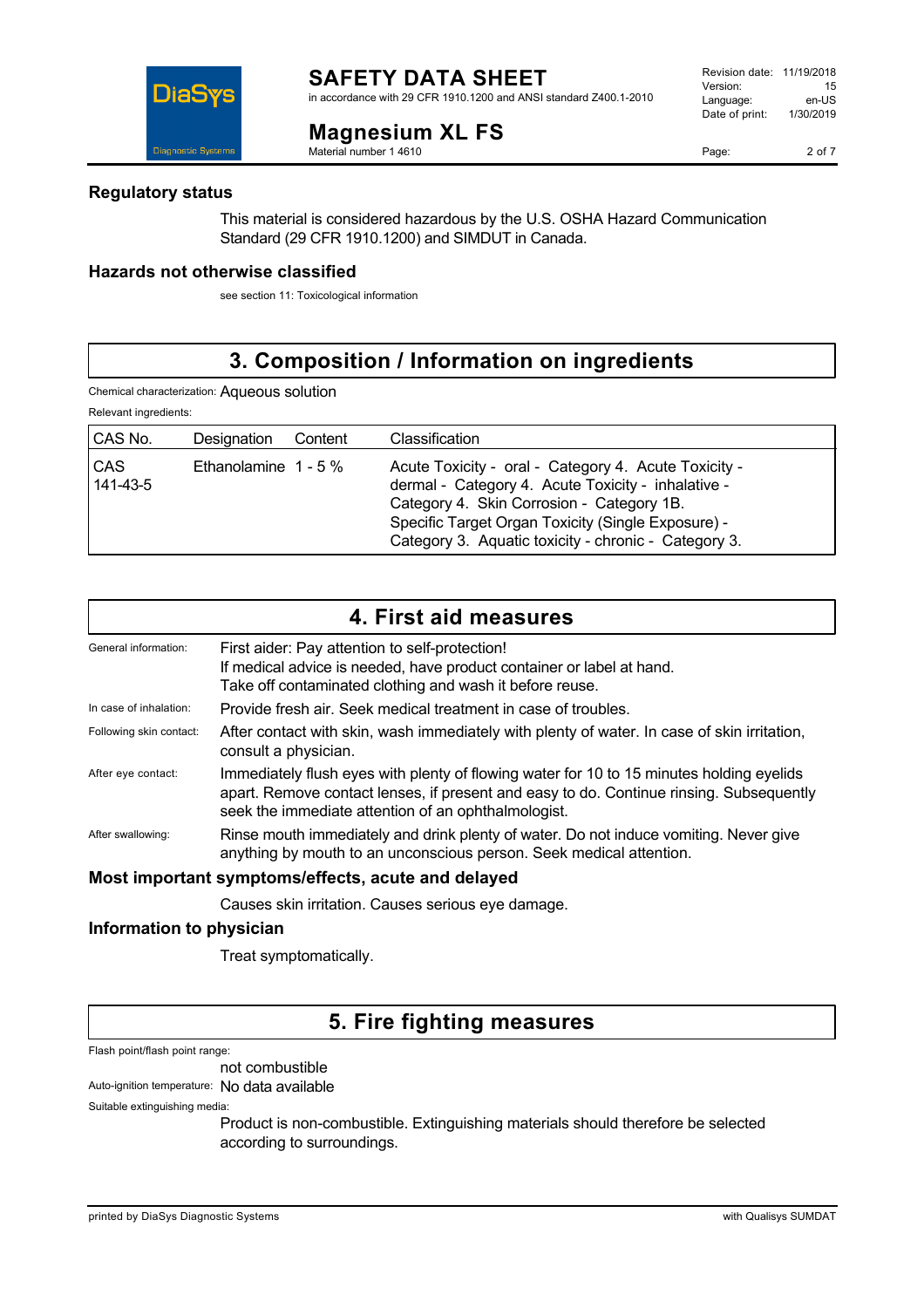

**Magnesium XL FS**

Material number 1 4610

in accordance with 29 CFR 1910.1200 and ANSI standard Z400.1-2010





**Specific hazards arising from the chemical**

Fires in the immediate vicinity may cause the development of dangerous vapors. In case of fire may be liberated: Nitrogen oxides (NOx), carbon monoxide and carbon dioxide.

Protective equipment and precautions for firefighters:

Wear self-contained breathing apparatus.

Additional information: Do not allow water used to extinguish fire to enter drains, ground or waterways.

### **6. Accidental release measures**

| Personal precautions:      | Avoid contact with skin and eyes. Wear appropriate protective equipment. Ensure<br>adequate ventilation, especially in confined areas. Do not breathe vapors. Keep<br>unprotected people away. Take off contaminated clothing and wash it before reuse. |  |  |
|----------------------------|---------------------------------------------------------------------------------------------------------------------------------------------------------------------------------------------------------------------------------------------------------|--|--|
| Environmental precautions: |                                                                                                                                                                                                                                                         |  |  |
|                            | Do not allow to penetrate into soil, waterbodies or drains.                                                                                                                                                                                             |  |  |
| Methods for clean-up:      | Soak up with absorbent materials such as sand, siliceus earth, acid- or universal binder.<br>Store in special closed containers and dispose of according to ordinance. Final cleaning.                                                                  |  |  |

## **7. Handling and storage**

#### **Handling**

Advices on safe handling: Provide adequate ventilation. Avoid contact with skin and eyes. Do not breathe vapors. Wear appropriate protective equipment. Do not eat, drink or smoke when using this product. Wash hands thoroughly after handling. Take off contaminated clothing and wash it before reuse. Have eye wash bottle or eye rinse ready at work place.

### **Storage**

Requirements for storerooms and containers: Keep containers tightly closed and at a temperature between 35.6 °F and 46.4 °F. Keep sterile. Do not freeze. Unsuitable materials: Copper Hints on joint storage: Do not store together with strong acids. Keep away from food, drink and animal feedingstuffs.

## **8. Exposure controls / personal protection**

#### **Exposure guidelines**

Occupational exposure limit values:

| CAS No.  | Designation  | vpe                                                                                          | Limit value                                                                                                                                                 |
|----------|--------------|----------------------------------------------------------------------------------------------|-------------------------------------------------------------------------------------------------------------------------------------------------------------|
| 141-43-5 | Ethanolamine | USA: ACGIH: STEL<br>USA: ACGIH: TWA<br>USA: NIOSH: STEL<br>USA: NIOSH: TWA<br>USA: OSHA: TWA | 15 mg/m <sup>3</sup> ; 6 ppm<br>7.5 mg/m <sup>3</sup> ; 3 ppm<br>15 mg/m <sup>3</sup> ; 6 ppm<br>8 mg/m <sup>3</sup> ; 3 ppm<br>6 mg/m <sup>3</sup> ; 3 ppm |

### **Engineering controls**

Provide good ventilation and/or an exhaust system in the work area. See also information in chapter 7, section storage.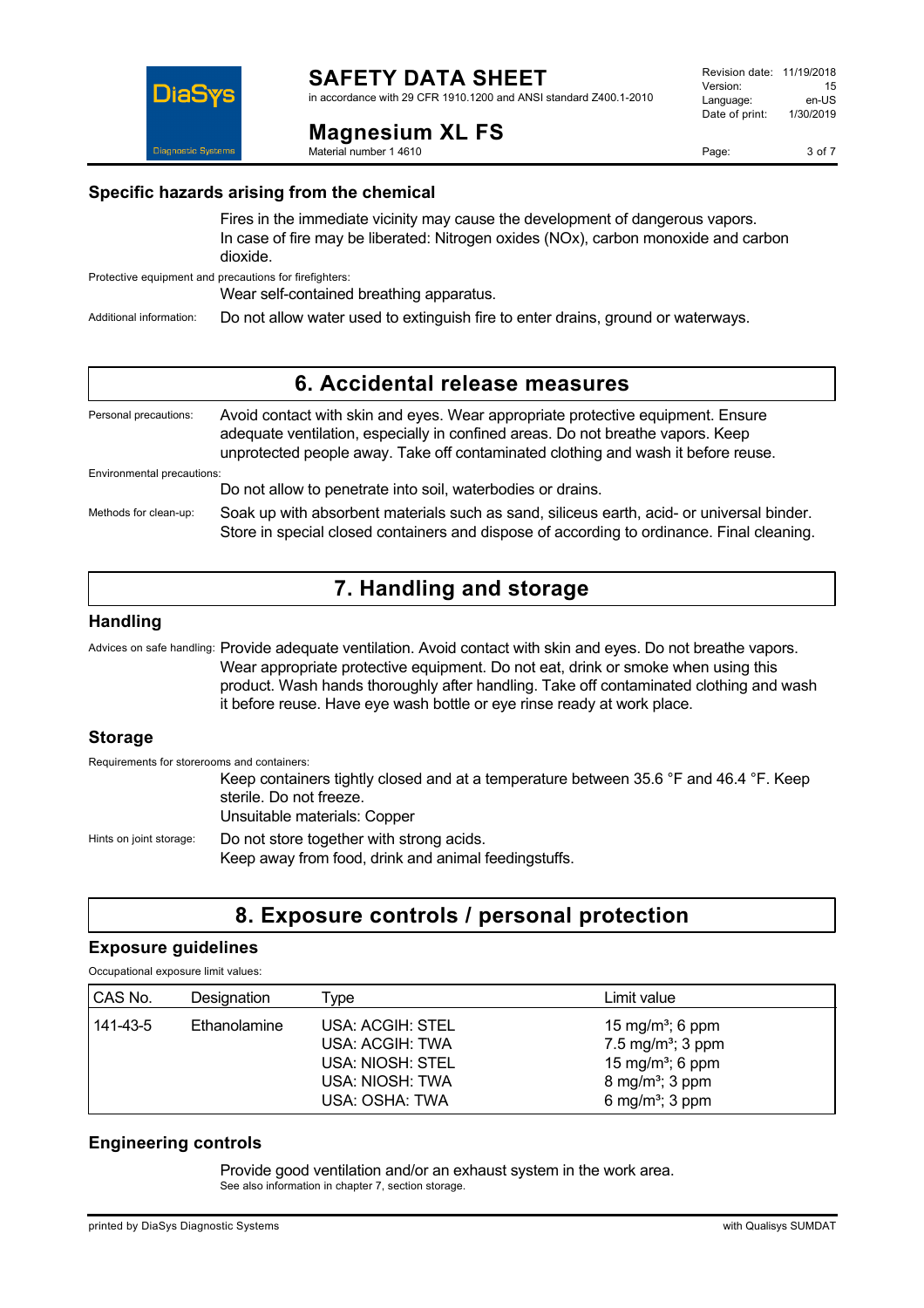### **SAFETY DATA SHEET**

in accordance with 29 CFR 1910.1200 and ANSI standard Z400.1-2010

**Magnesium XL FS** Material number 1 4610



**DiaSvs Diagnostic System** 

#### **Personal protection equipment (PPE)**

| Eye/face protection             | Tightly sealed goggles according to OSHA Standard - 29 CFR: 1910.133 or ANSI<br>Z87.1-2010.                                                                                                                                                              |
|---------------------------------|----------------------------------------------------------------------------------------------------------------------------------------------------------------------------------------------------------------------------------------------------------|
| Skin protection                 | Wear suitable protective clothing.                                                                                                                                                                                                                       |
|                                 | Protective gloves according to OSHA Standard - 29 CFR: 1910.138.<br>Glove material: Natural latex - Layer thickness: 0.6 mm<br>Breakthrough time: >480 min.<br>Observe glove manufacturer's instructions concerning penetrability and breakthrough time. |
| Respiratory protection:         | Respiratory protection must be worn whenever the TLV (WEL) levels have been exceeded.<br>Use filter type A (= against vapors of organic substances) according to OSHA Standard -<br>29 CFR: 1910.134 or ANSI Z88.2.                                      |
| General hygiene considerations: |                                                                                                                                                                                                                                                          |
|                                 | Do not breathe vapors. Avoid contact with skin and eyes. Wash hands before breaks and<br>after work. When using do not eat, drink or smoke. Take off contaminated clothing and                                                                           |

## **9. Physical and chemical properties**

wash it before reuse. Have eye wash bottle or eye rinse ready at work place.

### **Information on basic physical and chemical properties**

| Appearance:                              | Physical state at 68 °F and 101.3 kPa: liquid<br>Color: blue, clear |
|------------------------------------------|---------------------------------------------------------------------|
| Odor:                                    | odorless                                                            |
| Odor threshold:                          | No data available                                                   |
| pH value:                                | at 77 °F: 11                                                        |
| Melting point/freezing point:            | approx. 32 °F                                                       |
| Initial boiling point and boiling range: | approx. 212 °F                                                      |
| Flash point/flash point range:           | not combustible                                                     |
| Evaporation rate:                        | No data available                                                   |
| Flammability:                            | No data available                                                   |
| Explosion limits:                        | No data available                                                   |
| Vapor pressure:                          | No data available                                                   |
| Vapor density:                           | No data available                                                   |
| Density:                                 | at 68 °F: 1.002 g/mL                                                |
| Water solubility:                        | at 68 °F: completely miscible                                       |
| Partition coefficient: n-octanol/water:  | No data available                                                   |
| Auto-ignition temperature:               | No data available                                                   |
| Thermal decomposition:                   | No data available                                                   |
| Additional information:                  | No data available                                                   |

### **10. Stability and reactivity**

Reactivity: No data available

Chemical stability: Stable under recommended storage conditions.

Possibility of hazardous reactions

No hazardous reactions known.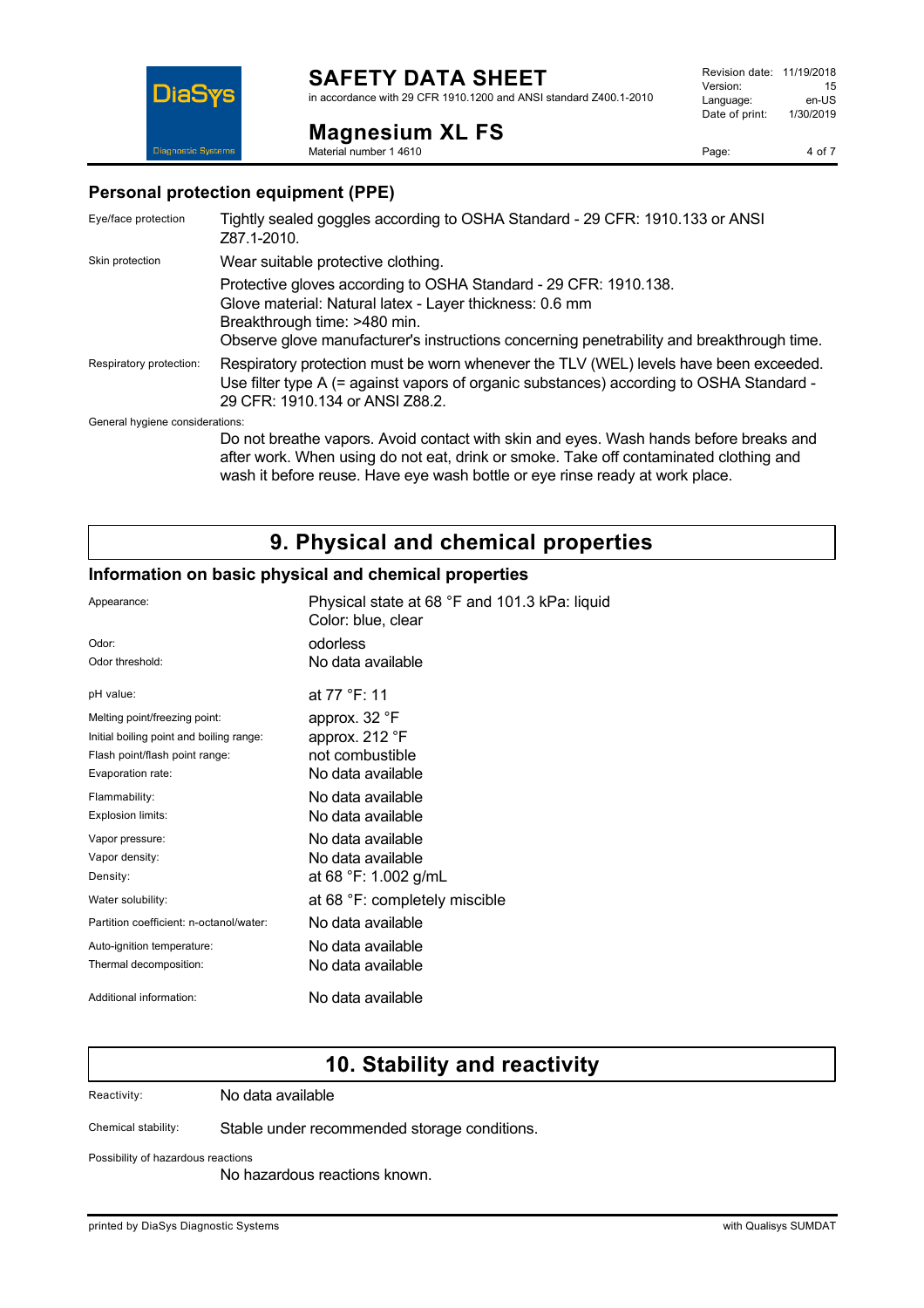

**SAFETY DATA SHEET** in accordance with 29 CFR 1910.1200 and ANSI standard Z400.1-2010

**Magnesium XL FS**

Material number 1 4610

Page: 5 of 7

| Conditions to avoid:              | Protect against heat /sun rays.                                                                |
|-----------------------------------|------------------------------------------------------------------------------------------------|
| Incompatible materials:           | Strong acids, copper                                                                           |
| Hazardous decomposition products: | No hazardous decomposition products when regulations for storage and handling are<br>observed. |
| Thermal decomposition:            | No data available                                                                              |

## **11. Toxicological information**

#### **Toxicological tests**

Toxicological effects: The statements are derived from the properties of the single components. No toxicological data is available for the product as such. Acute toxicity (oral): Lack of data. Acute toxicity (dermal): Lack of data. Acute toxicity (inhalative): Lack of data. Skin corrosion/irritation: Skin Irritation - Category 2 = Causes skin irritation. Serious eye damage/irritation: Eye Damage - Category 1 = Causes serious eye damage. Sensitisation to the respiratory tract: Lack of data. Skin sensitisation: Lack of data. Germ cell mutagenicity/Genotoxicity: Lack of data. Carcinogenicity: Lack of data. Reproductive toxicity: Lack of data. Effects on or via lactation: Lack of data. Specific target organ toxicity (single exposure): Lack of data. Specific target organ toxicity (repeated exposure): Lack of data. Aspiration hazard: Lack of data.

## **12. Ecological information**

#### **Ecotoxicity**

Aquatic toxicity: In case of spills of large quantities: Harmful effects on water organisms by modification of pH-value.

#### **Mobility in soil**

No data available

#### **Persistence and degradability**

Further details: The following applies to Ethanolamine in general: Biodegradability: > 70 %/ 28 d (OECD 301 E). Product is readily biodegradable.

### **Additional ecological information**

General information: Do not allow to enter into ground-water, surface water or drains.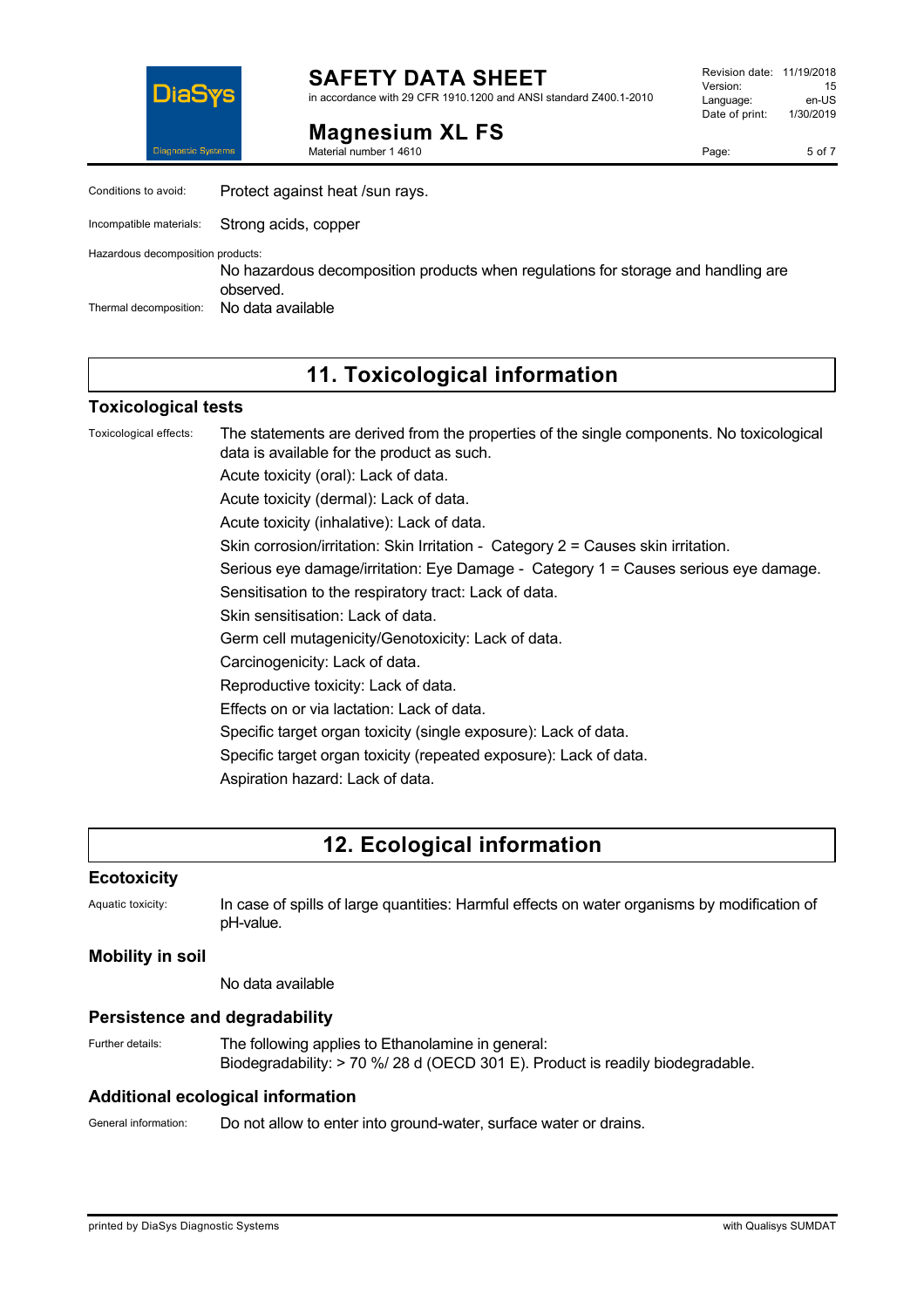

# **SAFETY DATA SHEET**

in accordance with 29 CFR 1910.1200 and ANSI standard Z400.1-2010

### **Magnesium XL FS**

Material number 1 4610

Revision date: 11/19/2018 Version: 15<br>Language: en-LIS Language: en-US<br>Date of print: 1/30/2019  $Date$  of print:

Page: 6 of 7

**13. Disposal considerations**

#### **Product**

Recommendation: Special waste. Dispose of waste according to applicable legislation.

#### **Contaminated packaging**

Recommendation: Dispose of waste according to applicable legislation. Non-contaminated packages may be recycled.

## **14. Transport information**

#### **USA: Department of Transportation (DOT)**

| Proper shipping name: | Not restricted |
|-----------------------|----------------|
|                       |                |

#### **Sea transport (IMDG)**

| Proper shipping name: | Not restricted |
|-----------------------|----------------|
| Marine pollutant:     | no             |

#### **Air transport (IATA)**

Proper shipping name: Not restricted

#### **Further information**

No dangerous good in sense of these transport regulations.

### **15. Regulatory information**

#### **National regulations - U.S. Federal Regulations**

| Ethanolamine: | <b>TSCA Inventory: listed</b>  |
|---------------|--------------------------------|
|               | <b>TSCA HPVC: not listed</b>   |
|               | Clean Air Act:                 |
|               | SOCMI Chemical: yes            |
|               | <b>NIOSH Recommendations:</b>  |
|               | Occupational Health Guideline: |
|               | በ256                           |

#### **National regulations - U.S. State Regulations**

Ethanolamine: California Proposition 65 code: not listed Idaho Air Pollutant List: Title 585: -- Title 586: -- Maine Hazardous Air Pollutants: Me 2005: HAP - Hap Rpt: 2000 Massachusetts Haz. Substance codes: 2,4,5,6 Minnesota Haz. Substance: Codes: A - Ratings: 8.67 Pennsylvania Haz. Substance code: - Washington Air Contaminant: TWA: 3 ppm - 8 mg - STEL: 6 ppm - 15 mg

#### **National regulations - Great Britain**

Hazchem-Code: